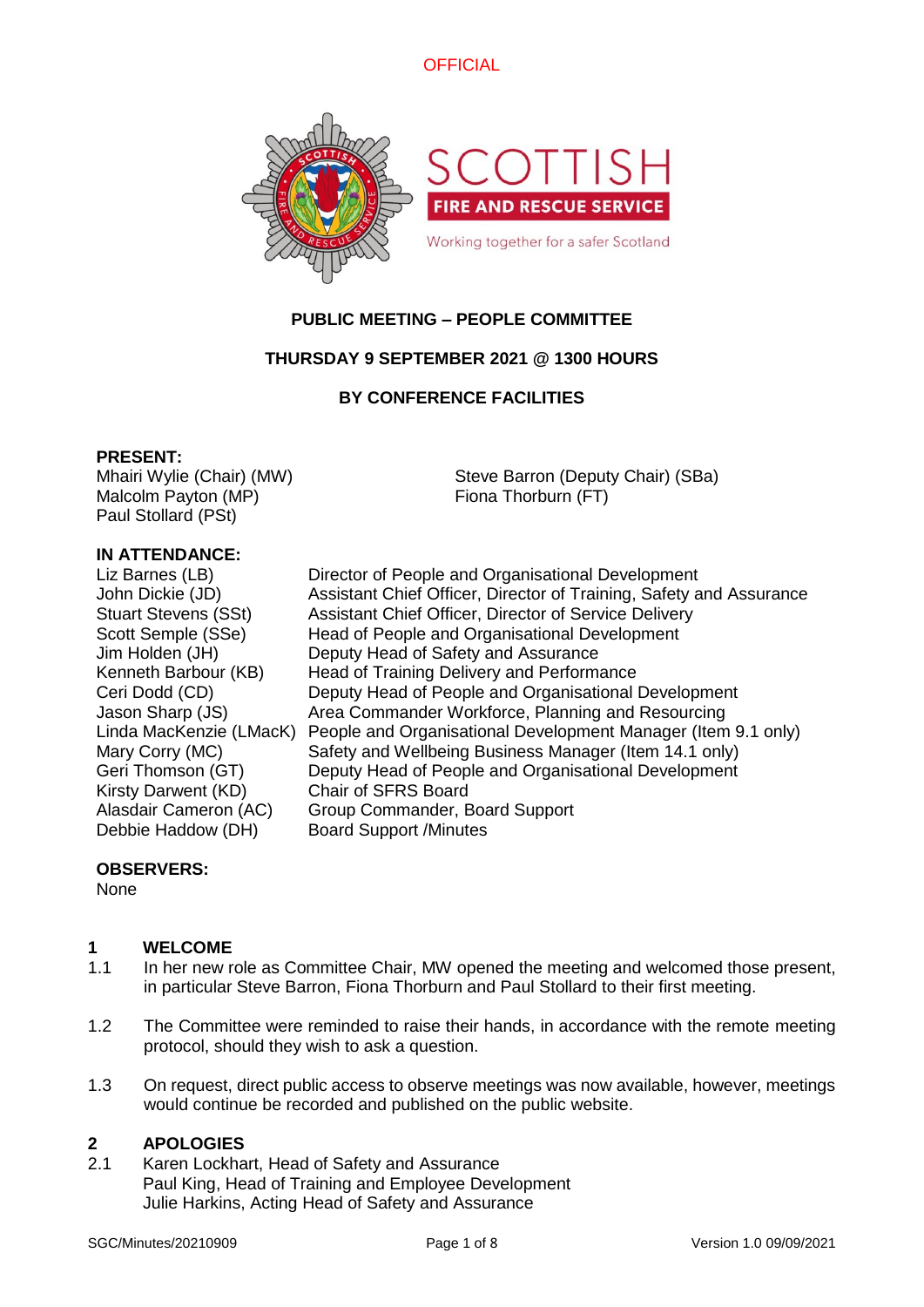# **3 CONSIDERATION OF AND DECISION ON ANY ITEMS TO BE TAKEN IN PRIVATE**<br>3.1 The Committee discussed and agreed that the Key Case Update verbal report wou

- The Committee discussed and agreed that the Key Case Update verbal report would be heard in private session due to the small number of individuals involved and confidentiality in line with Standing Orders (Item 9F). The draft minutes/verbal update of the Remuneration, Appointments and Nominations Sub Committee would also be taken in private due to the confidential nature of business taken to this meeting.
- 3.2 No further items were identified.

# **4 DECLARATION OF INTERESTS**

None.

#### **5 MINUTES OF PREVIOUS MEETING: 2 JUNE 2021**

- 5.1 One minor typographical error was noted and amended.
- 5.2 **Subject to the above amendment, the minutes of the meeting held on 2 June 2021 were approved as a true record of the meeting.**

#### 5.3 **Matters Arising**

5.3.1 LBa provided clarity on the services provided by MidlandsHR and ongoing discussions regarding an extension to the existing contract.

# **6 ACTION LOG**

There were no outstanding actions.

## **7 PERFORMANCE AND RISK REPORT QUARTER 1 2021/22**

#### 7.1 **People and Organisational Development (POD)**

- 7.1.1 SSe presented the Committee with the POD Progress and Performance Report Quarter 1 2021/22. The following key areas were highlighted:
	- Format and content of report revised to align with the 8 performance indicators within the Performance Management Framework.
	- Section 1 Strategic Resource Planning:
		- Target Operating Model (TOM) continues to be affected by Covid, However, the number of trainees undertaking the foundation training course was increasing. Potential to further increase trainee intake was being investigated by POD, Training and Service Delivery.
		- Retained and Volunteer Duty System (RVDS) vacancies remain high. The National Retained Volunteer Leadership Forum were focused on enhancing RVDS recruitment and selection processes.
		- Continued focus to improve the recruitment and selection practices to ensure that the entire process was as streamlined as possible.
	- Within Section 2 Developing diverse workforce and inclusive culture:
		- Total number of grievances and discipline cases concluded within 6 weeks.
	- Within Section 3 Strengthen our employee heath, wellbeing and fitness arrangements:
		- Reporting an overall reduction in staff absences, due to a reduction in Operations Control (OC) absence levels. Absence rates within other staffing groups have increased.
- 7.1.2 The Committee requested clarification on how grievances/disciplinary cases connect with supporting a diverse workforce. LBa noted within grievance/disciplinary cases, issues of diversity may manifest themselves. Wider analysis, monitoring and reporting of equality and diversity measures were reported separately through various reports produced.
- 7.1.3 The Committee queried how the ongoing Covid restrictions were impacting on recruitment. In order to support recovery, SSe reminded the Committee that a significant number of additional posts were being recruited over and above normal practice. A working group has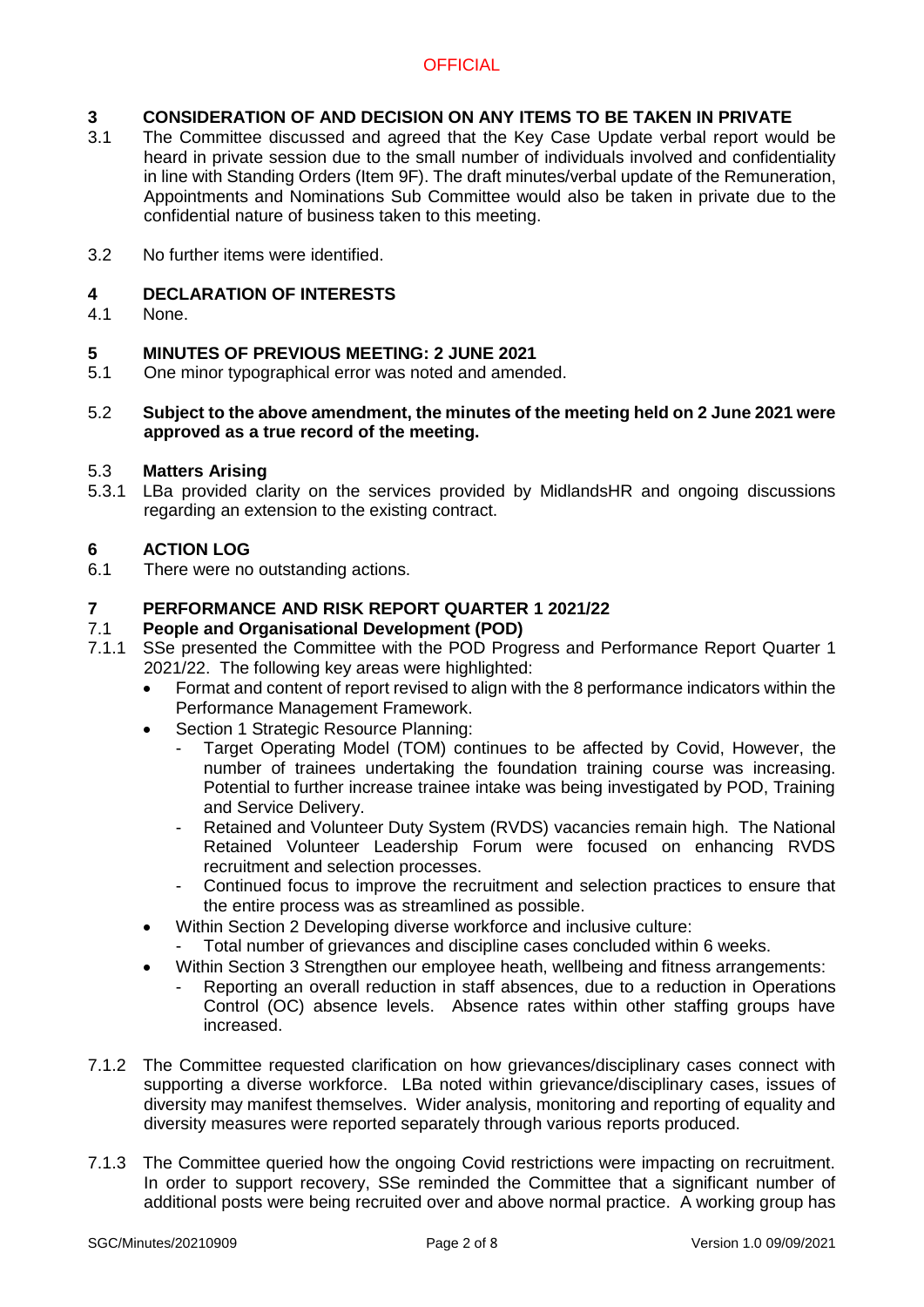been stood up to review the management and co-ordination of the recruitment processes. SSe outlined the potential challenges and additional vacancies that may arise from recruiting internally to these additional posts. SSe noted the potential challenges with external recruitment due to the current marketplace and advised that the Service was using recruitment frameworks where possible.

- 7.1.4 In regard to the OC staff absences, the Committee were reminded of the work undertaken to identify any trends/themes and, with the assistance of Lifelines Scotland, the Service had identified improvements within the support offered to this staffing group.
- 7.1.5 In line with the current restrictions on physical distance, the Committee were informed that the current projections for future trainee course intakes were 48 trainees per quarter.
- 7.1.6 In regard to Brexit, the Committee were informed that the Service had supported all individuals affected and there were no significant issues. SSe noted that following the launch of the new Agile Working Framework, potential recruitment from outwith the UK was being explored.

#### 7.1.7 **The Committee scrutinised the report.**

#### 7.2 **Training, Safety and Assurance**

- 7.2.1 KB and JH jointly presented Training, Safety and Assurance Progress and Performance Quarter 1 Report 2021/22. KB highlighted the following key areas within the Training Function:
	- Key successes include 32 RVDS trainees completing their initial training course (Task and Task Management), 51 RVDS trainees have completed their Breathing Apparatus and Fire Behaviour training, 34 Wholetime (WT) trainees completed and a further 47 WT trainees commenced (June 2021) the Foundation Training Programme.
	- Successful delivery of modular Incident Command Level 1 (ICL1) course on the islands.
	- Successful delivery of specialist rescue training in preparation for the Conference of Parties (COP) 26.
	- Risk levels remain stable.
	- Spotlight Report on ICL1 (acquisition) training. Due to restrictions, all courses have a reduced capacity which has led to the introduction of innovative methods of delivery. The benefits of the modularised ICL1 courses were noted.
	- Operational Core Competence continues to be managed between Training and Service Delivery. Due to Covid, some innovative solutions have been sought. Work continues to support and manage RVDS personnel through their maintenance programme.
	- Overall Incident Command Competence levels remain high and innovative solutions are in place to address the underreporting within the Flexi Duty Officer staffing group. This refresher training can now be fully delivered and assessed remotely.
- 7.2.2 The Committee welcomed the innovation and measures taken to ensure the continuation of training being delivered. With more training being delivered remotely, the Committee queried whether there were any short/medium term implications on the existing training centres. KB informed the Committee that the future delivery of training would be via a blended approach and this would increase the overall capacity to deliver training, ensure consistency in delivery and ultimately enhance Firefighter safety. JD reminded the Committee that the national training sites were primarily for the acquisition of training and as such they would always be required. JD further noted that the blended approach to training was the way forward and further work was ongoing to identify other innovative delivery methods.
- 7.2.3 The Committee commented on the potential risk to building strong relationships and loss of positive local ethos/culture due to training courses being delivered remotely. JD noted that the training element was only one part of the SFRS family culture and relationships were built across the Service daily. National training sites would continue to be used, as appropriate, particularly for acquisition of training, specialist training, etc. JD reminded the Committee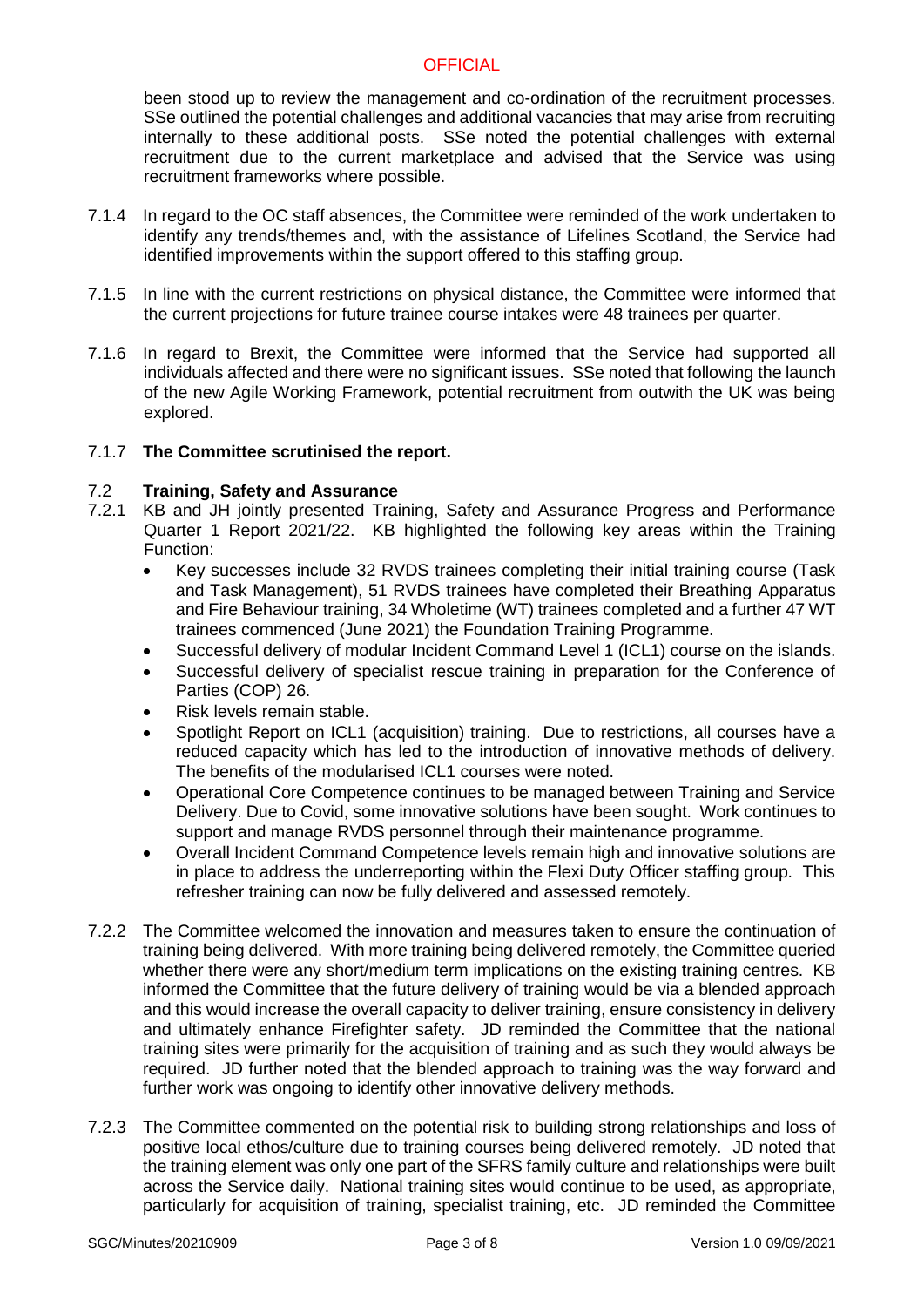that the ability to deliver training remotely would benefit both the RVDS personnel and communities living on the islands.

- 7.2.4 JH highlighted the following key areas within the Safety and Assurance Function:
	- Completion of 5 new management arrangements and supporting LCMS modules. Further 2 existing management arrangements reviewed.
	- Continued refinement of arrangements in relation to Covid with a view to assisting end users.
	- Continued influence and input into the Operation Document Conversion Project.
	- Improvement Plan 2021/22 agreed with all Directorates.
	- Improvement plan report providing comparison with the previous Q1 data and trend analysis over the last 3 years.
	- Improvement plan contains 89 actions with 21 specifically allocated within Quarter 1. Of these 21 actions, 10 actions had been completed and the remaining 11 were progressing well.
	- All key performance indicators were showing a downward trend, except for Acts of Violence.
	- Covid figures were now shown separately, with a positive downward trend as a result of the control measures put in place.
	- Reduction in Operational and Non-Operational Incident Injuries.
	- Developing Service Delivery Areas (SDA) and Training Handbooks to review generic risk assessments and safe systems of work for routine station/training activities.
	- Increased accidents/injuries within the North and East SDA and a notable reduction in the West SDA.
	- Common causation of accidents/injuries included manual handling/body movement, slips, trips and falls and hot/cold injuries.
	- Reduction in Near Miss reporting over the last 3 years. Health and Safety Briefing was being developed to raise awareness. Positive ratio increases of near miss reporting against RIDDOR reportable incidents.
	- Increased Acts of Violence incidents over the last 3 years. Good practices identified within some Local Senior Officers areas would be presented to the Safety and Assurance Sub Group with the proposal for dissemination throughout the Service.
	- Reduced Vehicle Accidents with the main causation being slow speed manoeuvres. Working Group has been convened to review and develop interactive case study/training.
- 7.2.5 The Committee commended the positive progress being made and the fullness of the report being presented. In regard to RIDDOR Reportable Injuries, the Committee noted that the infographic and narrative were not consistent.
- 7.2.6 The Committee noted that manual handling/body movement remained a common causation of accidents/injuries and enquired on the work being undertaken to address this. JH informed the Committee that the current manual handling training had been reviewed and would be rolled out across the Service. JH further noted that manual handling assessments would be considered during the procurement of new equipment and the Service Delivery Handbook would include an element of safe systems of work/training requirements. JD informed the Committee that the Musculoskeletal Group had been stood up to review and identify trends and mitigating actions.
- 7.2.7 In regard to Vehicle Accidents, the Committee asked for clarification on the current procedures/training, in particular the use of driving assistants. JD reminded the Committee that this was a long-standing issue, noted the various approaches adopted and that all accidents were investigated to identify cause/areas for improvement. JD and PS to discuss further outwith the meeting.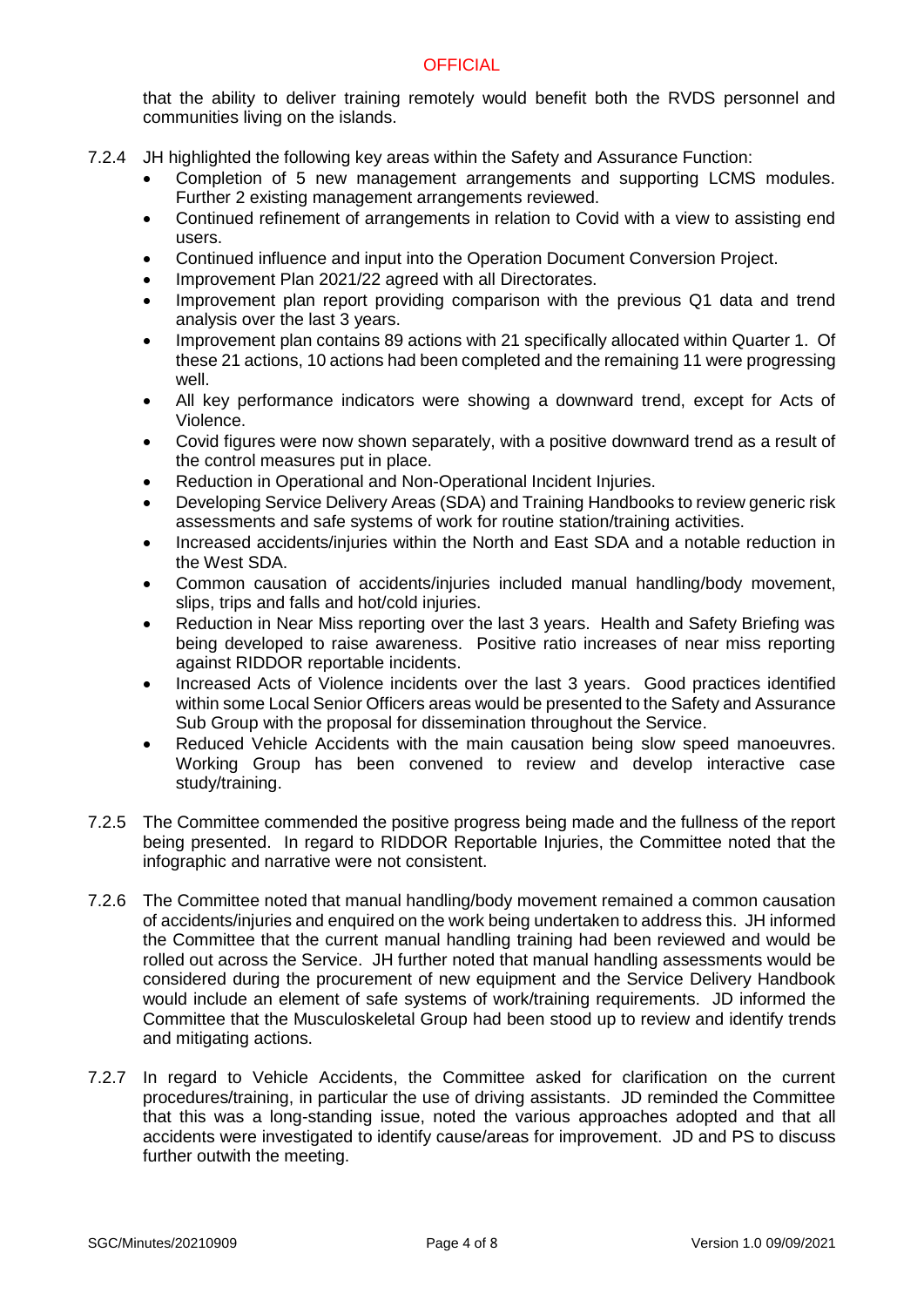- 7.2.8 The Committee commended the report, however, noted that it was difficult to focus on key points due to the volume of information/ analysis being presented. JD offered to discuss the format, etc of the report further outwith the meeting with PSt due to his previous work in the health and safety arena.
- 7.2.9 The Committee thanked all those involved in the production of this report. The Committee acknowledged and appreciated the efforts and adaptions made during the challenging 18 months to ensure the Service continued to deliver services, training and safeguard personnel.

#### 7.2.10 **The Committee scrutinised the report and thanked all those involved in its production.**

*(L MacKenzie joined the meeting at 1400 hrs)*

#### **8 WORKPLACE CULTURE**

#### **8.1 Building the Future Together (BTF)**

8.1.1 CD offered to deliver the concept overview of the BTF programme presentation to the new Committee members, which had been delivered to the previous members, at a separate session outwith this meeting. This Committee accepted this offer.

### **ACTION: BST**

8.1.2 CD provided a brief overview of BTF programme concept noting the broad aims were focused on values, behaviours, skills and leadership as the Service continues to mature and to ensure the changing needs of the Service and local communities of Scotland are met.

#### 8.1.3 **The Committee noted the verbal update and looked forward to the future information session being scheduled.**

#### **9 EMPLOYEE RELATIONS**

#### **9.1 Covid-19 Recognition Scheme Review**

- 9.1.1 LMacK presented a report to the Committee providing an update on the review, and subsequent actions, of the Covid-19 Recognition Scheme in preparation for the launch of the main recognition scheme. The key points in relation to the recommendations were:
	- Development of the communication strategy in partnership with Comms & engagement colleagues.
	- Development of targeted comms to help address the imbalance of nominations between staffing groups.
	- Develop supporting guidance for nominators.
	- Consideration to be given to the frequency of scheme, ie bi-annual.
	- Identification of key nomination themes etc ahead of the launch.
- 9.1.2 LMacK advised the Committee that the People Board approved the recommendation and this would now be progressed.

#### 9.1.3 **The Committee noted the report and commented on the importance of recognising the positive work undertaken by staff.**

#### **9.2 Attendance Management Policy, Procedure and Management Handbook**

- 9.2.1 The Attendance Management Policy, Procedure and Management Handbook report was presented to the Committee for information.
- 9.2.2 The Committee noted the revised Policy document and queried whether it had been necessary for the procedure and handbook to be presented to the Committee. LBa noted the comment.
- 9.2.3 The Committee requested clarification and assurance on how managers would progress individual cases through the absence capability process in the absence of a "single formula". LBa advised the Committee that circumstances differed from case to case and individual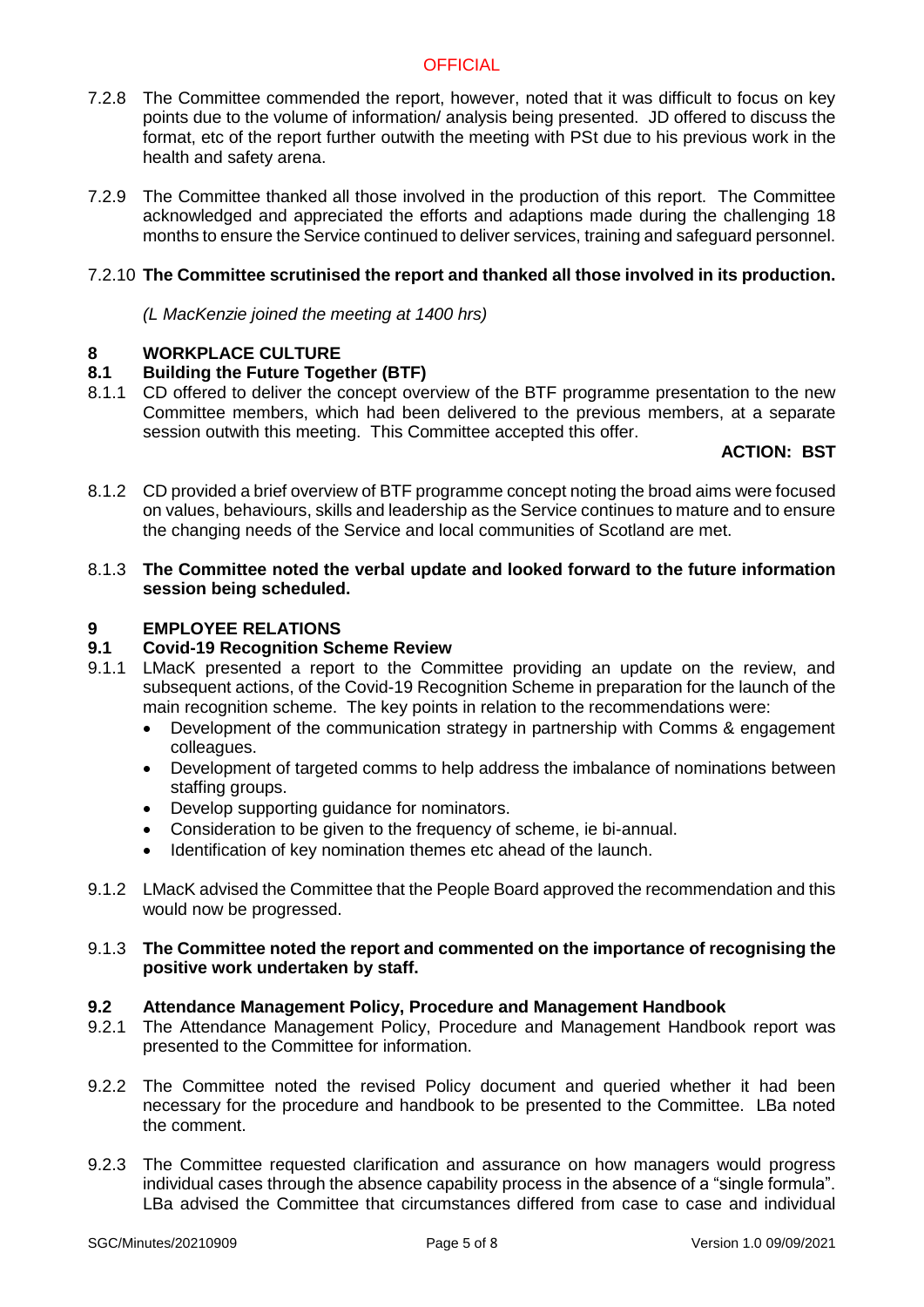managers would be aware of the specific case details as well as knowledge of the individual involved. Throughout the process individual managers would be supported and work alongside HR managers who would provide advice and ensure consistency was applied.

#### 9.2.4 **The Committee noted the report.**

# **10 LEARNING AND DEVELOPMENT**

# 10.1 **Learning Needs Analysis 2021-22**

- 10.1.1 CD provided the Committee with a verbal update on the progress made since the previous meeting on the Service-wide Learning Needs Analysis (LNA) process for 2021-22. The following key points were noted:
	- Proposals to realign annual and ongoing LNA process across the Service.
	- Engaging with Heads of Functions to realign LNA to the business planning arrangements to work towards the ability to zero base budget for learning and development needs.
	- Establishing learning partner arrangement to support and improve working relationships across the Service.
	- Move towards a more responsive learning and development service delivery model to meet the changing needs of the Service.
	- Early launch of LNA to prepare for early implementation in 2022/23.

#### 10.1.2 **The Committee noted the verbal update.**

#### **10.2 Leadership for Change Programme etc**

- 10.2.1 CD presented a report to inform the Committee of the approved proposal to recommence the implementation of Leadership for Change Programme (LfCP) aligned to an updated virtual delivery plan. CD noted that the virtual roll out was scheduled for November 2021, however due to the recent rise in Covid levels and the precedence of maintaining an operational response, the implementation timescale would remain under review and adjusted if necessary.
- 10.2.2 The Committee commented on the 23-week programme timeline and queried whether this would benefit from being condensed. CD noted that the virtual delivery timescale had been developed to ensure flexibility, access and non-detrimental impact on operational response.
- 10.2.3 The Committee suggested that the inclusion of inspirational talks from guest speakers, from outwith the fire and rescue service, would enhance the programme. CD noted that a suite of inspirational leadership talks was available and that this programme formed part of the wider ongoing Middle Management Programme.

#### 10.2.4 **The Committee noted the report.**

#### **11 INDEPENDENT AUDIT/INSPECTION ACTION PLAN UPDATE**

- 11.1 KB provided an update on the action plan to the Committee which has been developed in response to the report published by Her Majesty's Fire Service Inspectorate (HMFSI), relating to the Training of the Retained Duty System (RDS) Personnel. The following key points were highlighted:
	- Action plan contains 31 actions: 10 were currently being progressed, 5 deferred and 16 completed. Overall 79% completion.
	- Two action due dates have been revised to October 2021, due to capacity/concurrency of events.

#### 11.2 **The Committee scrutinised the report and welcomed the progress being made.**

# **12 UPDATE: WORKING TOGETHER FRAMEWORK**

- 12.1 **Update from Employee Partnership Forum (EPF)**
- 12.1.1 LB advised that no further EPF meeting had taken place.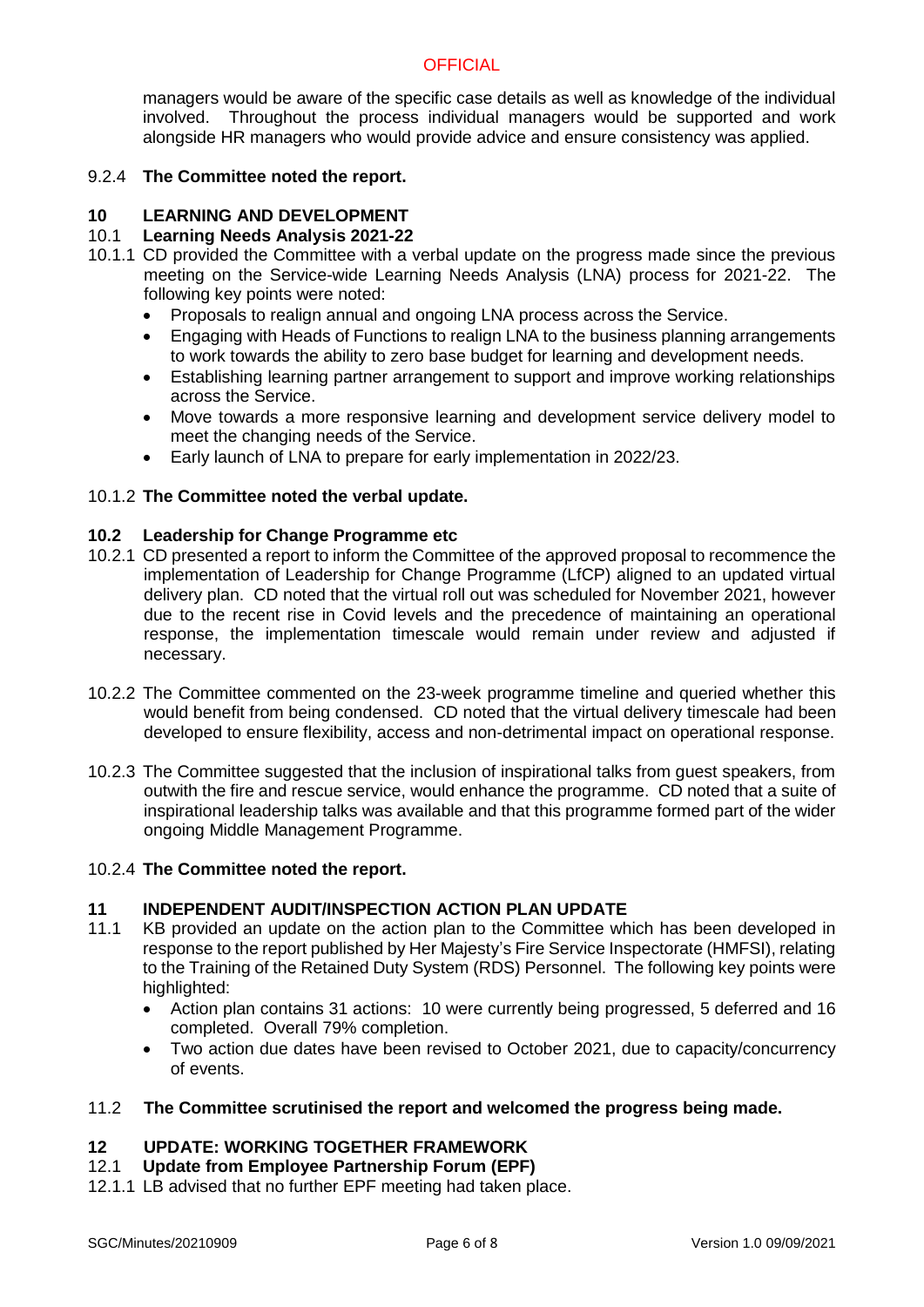## 12.1.2 **The Committee noted the verbal update.**

### 12.2 **Update from Partnership Advisory Group (PAG)**

12.2.1 LD advised that no further PAG meeting had taken place.

#### 12.2.2 **The Committee noted the verbal update.**

#### **13 STRATEGIC RISK REGISTER**

13.1 The Strategic Risk Register was presented to the Committee.

#### 13.2 **The Committee noted the report.**

#### **14 FORWARD PLANNING**

#### 14.1 **POD Policy Review Schedule Update**

14.1.1 The POD Policy Review Schedule Update report was presented to the Committee for information. During Q1, three policies were published and a further two policies were issued for consultation during Q1. Additional information on Agile Working had been published on the iHub and drop in information sessions were scheduled. During Q2, six policies were issued for consultation and a further two policies were deferred to the next quarter. Several RDS policies have been prepared for consultation, however, these were subject to the outcomes of the Terms and Conditions ballot.

#### 14.1.2 **The Committee noted the report.**

## 14.2 **Committee Forward Plan Review**

14.2.1 The Committee noted the Forward Plan.

#### 14.3 **Items for Consideration at Future IGF, Board and Strategy Meetings**

- 14.3.1 There were no items identified.
- 14.3.2 The Committee requested that consideration be given for the undernoted items to be brought to a future Strategy Day, Committee meeting or development/orientation workshop. MW agreed to consider and identify the appropriate forum:
	- RVDS Recruitment and Retention
	- Identifying a strategy for creating a more Representative Workforce
	- Graduate Recruitment Scheme

#### **ACTION: MW/AC**

#### **15 REVIEW OF ACTIONS**

15.1 AC confirmed there were 2 formal actions raised during the meeting.

#### **16 DATE OF NEXT MEETING**

- 16.1 The next meeting is scheduled to take place on Thursday 2 December 2021 at 1300 hrs.
- 16.2 There being no further matters to discuss, the public meeting closed at 1440 hrs.

#### **PRIVATE SESSION**

#### **17 MINUTES OF PREVIOUS PRIVATE MEETING: 2 JUNE 2021**

- 17.1 The minutes of the private meeting held on 2 June 2021 were approved as a true record of the meeting.
- **18 REMUNERATION, APPOINTMENTS AND NOMINATIONS SUB COMMITTEE (RANSc) UPDATE**
- 18.1 The draft minutes of the RANSc meeting on 2 June 2021 had been circulated to the Committee. The Committee noted the key issues discussed at the meeting of RANSc that was held earlier today (9 September 2021).